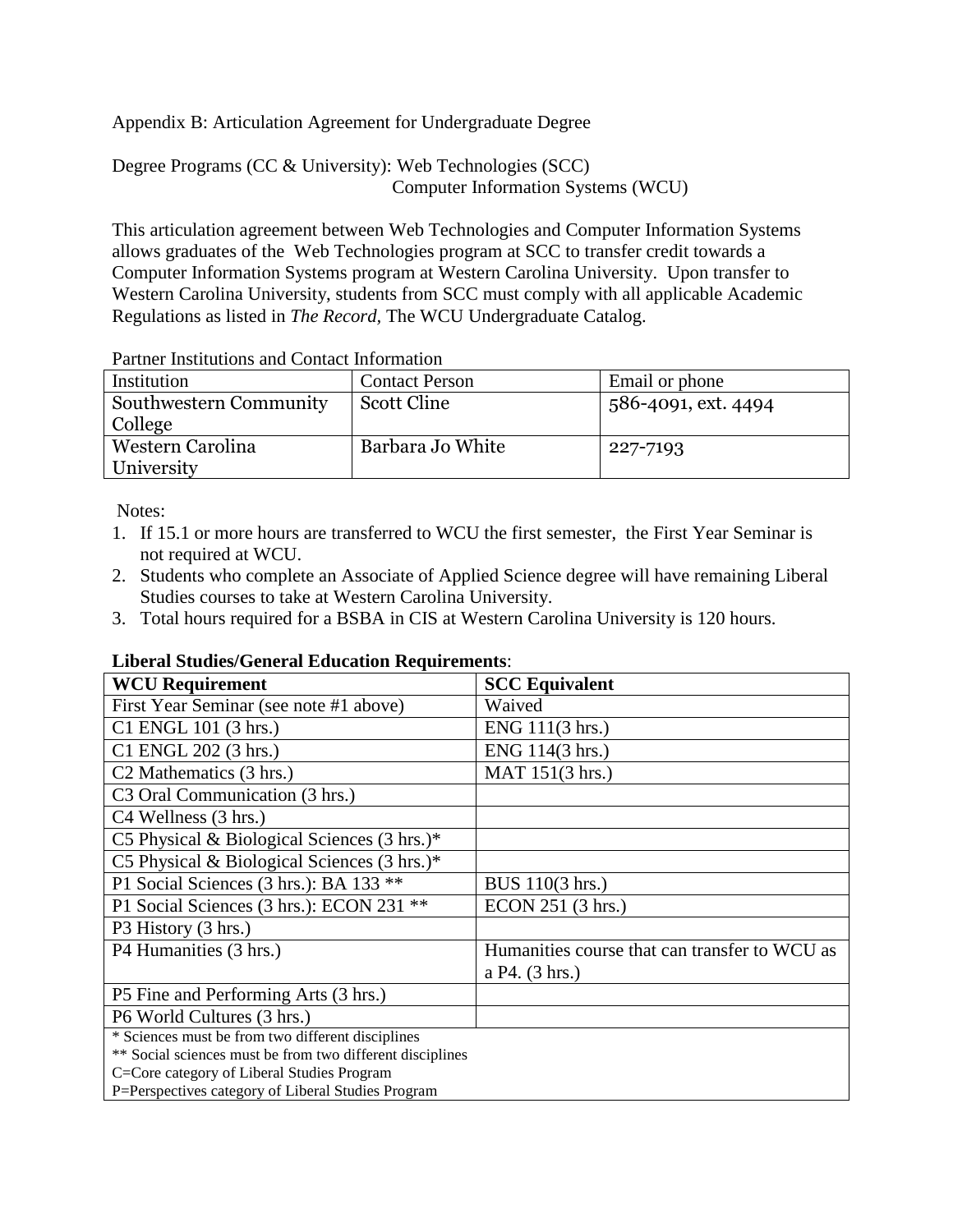|  | <b>Major Requirements (courses)</b> |  |
|--|-------------------------------------|--|
|  |                                     |  |

| <b>WCU Requirement</b>      | <b>SCC Equivalent</b>                     |
|-----------------------------|-------------------------------------------|
| ACCT 251                    |                                           |
| ECON 231 (satisfies P1)     | <b>ECON 251 (Social Science Elective)</b> |
| MATH 170 (satisfies C2)     | <b>MATH 151</b>                           |
| ACCT <sub>252</sub>         |                                           |
| <b>CIS 251</b>              | $CIS$ 110 + $CTS$ 285                     |
| <b>LAW 230</b>              |                                           |
| <b>MKT 201</b>              |                                           |
| <b>ECON 232</b>             |                                           |
| <b>FIN 305</b>              |                                           |
| <b>MGT 300</b>              |                                           |
| QA 305                      |                                           |
| <b>MGT 404</b>              |                                           |
|                             |                                           |
| <b>CIS 235</b>              | <b>NET 110</b>                            |
| <b>CIS 240</b>              | $CIS$ 115 + WEB180                        |
| <b>CIS 253</b>              | <b>DBA</b> 110                            |
| <b>CIS 335</b>              |                                           |
| <b>CIS 340</b>              |                                           |
| <b>CIS 453</b>              |                                           |
| <b>CIS 455</b>              |                                           |
| <b>CIS 465</b>              |                                           |
| <b>CIS Program Elective</b> | COE 111 + WEB 289                         |
| <b>CIS Program Elective</b> | <b>SEC 110</b>                            |
| <b>General Elective</b>     | <b>WEB 110</b>                            |
| <b>General Elective</b>     | <b>WEB 115</b>                            |
| <b>General Elective</b>     | <b>WEB 140</b>                            |

Other requirements/electives needed to complete the degree program.

| <b>General Elective</b> | <b>WEB 140</b> |
|-------------------------|----------------|
| <b>General Elective</b> | <b>WEB 285</b> |
| <b>General Elective</b> | <b>WEB 111</b> |
| <b>General Elective</b> | <b>WEB 151</b> |
| General Elective        | <b>WEB 210</b> |
| <b>General Elective</b> | <b>CSC 151</b> |
| <b>General Elective</b> | <b>WEB 225</b> |
| <b>General Elective</b> | <b>WEB 251</b> |
| <b>General Elective</b> | <b>WEB 230</b> |
|                         |                |